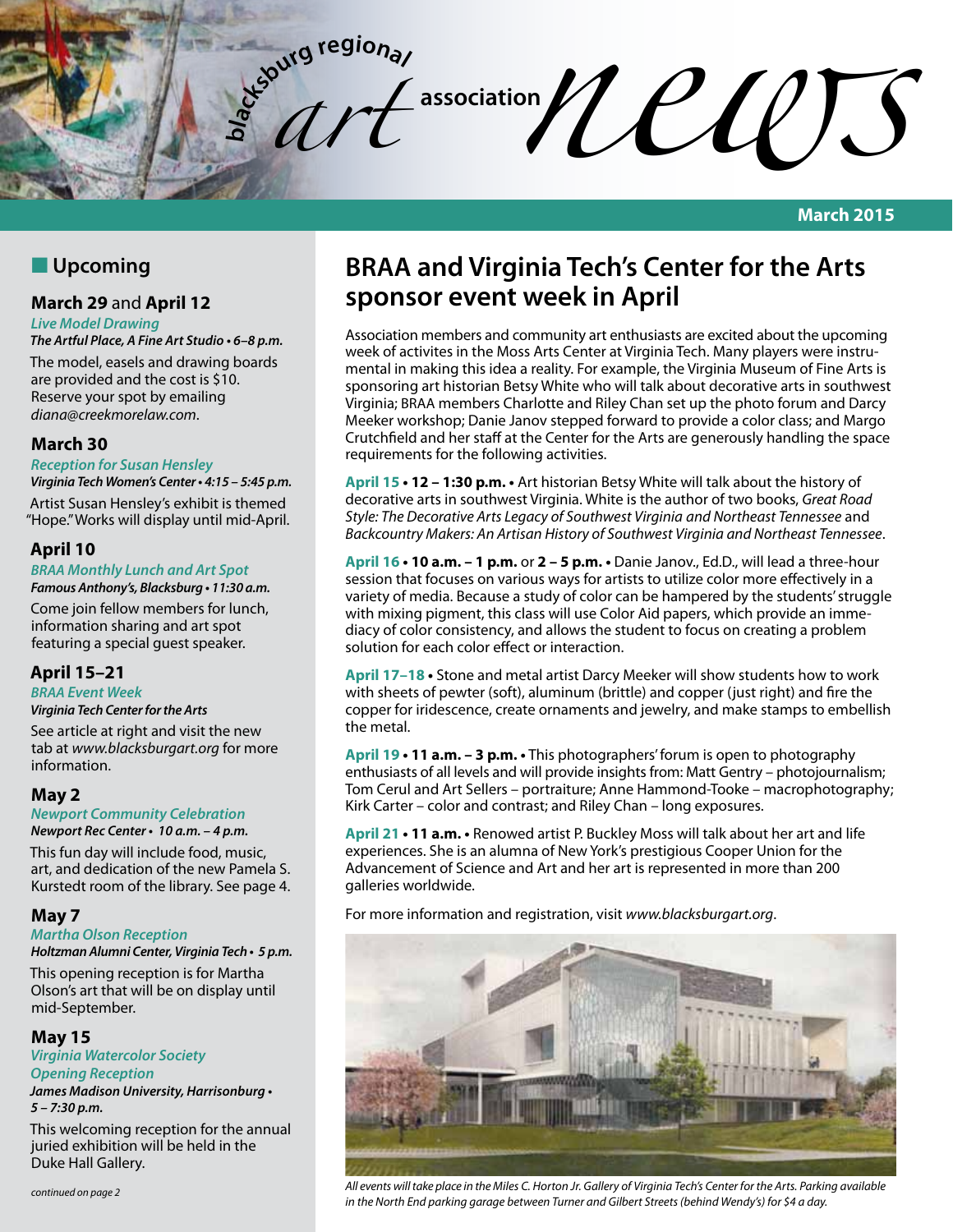Upcoming *continued from page 1*

## **May 16**

*Sutherlin Art and Wine Show* **Danville Museum • 10 a.m. – 6 p.m.**

Enjoy a day on the beautiful grounds of the Sutherlin Mansion with live jazz music, art, and wine tastings. While you're there, check out the Festival in the Park happening just down the street.

## **May 21–23**

#### **Palette Knife Oil Painting Workshop Unitarian Universalist Meeting House •**

### **Blacksburg**

Contemporary impressionist painter Sally Shisler uses knives to create lively, engaging, color-rich paintings. If you desire more excitement in your work, don't miss this workshop! Visit the events tab at *www.blacksburgart.org* for more information.

## **May 30–31**

**Taubman Museum of Art's** *Annual*  **Sidewalk Art Show**

### **Downtown Roanoke • 10 a.m. – 5 p.m.**

Join thousands of visitors who attend this juried show in the downtown streets near the Taubman Museum.

## **August 7–9**

#### **Z. L. Feng Watercolor Workshop Warm Hearth Village, Blacksburg**

Intermediate level and above watercolorists won't want to miss this workshop by this internationally acclaimed artist! Portrait and landscapes will be covered. Visit *www.blacksburgart.org* for more information and registration.

## **September 11–13**

### **Plein Air Crush**

## **Chateau Morrisette • Floyd**

Join fellow national and regional painters for a weekend of plein air painting. The fun includes a welcoming reception, Farm to Table dinner, and quick draw competition and sale. For more information, visit the events page at *www.thedogs.com* or email *jolisart@yahoo.com*.

## **September 25–27**

#### **Camp Alta Mons Retreat Camp Alta Mons • Shawsville**

Mark your calendar for a fun weekend of art and fellowship. Watch for more information in future issues of this newsletter.

# **Membership roster now available online**

In response to popular demand, the BRAA website now includes a membership list at *www.braaarts.org* under *Join > Membership Details*.

If any of your information is incorrect or not up to date, please email changes to *nancypnorton@comcast.net*.

# **n** Kudos

Congratulations to BRAA members whose works were accepted into the Virginia Watercolor Society's 36th annual juried exhibition to be held May 18 – June 26 at James Madison University in Harrisonburg. Members are **Charlotte Chan**, **Vera Dickerson**, **Sally Mook**, **Robin Poteet**, and **Gerri Young**.

**Jennifer Carpenter** received Honorable Mention at the 2015 Juried Biennial Exhibition at Roanoke College's Olin Hall Galleries for "That's a Wrap" (colored pencil on illustration board, 16 x 20). The gallery is open daily from 1–4 p.m. and the show displays through April 5.



*That's A Wrap* by Jennifer Carpenter

**Vera Dickerson**'s painting, "Reggae Ballet" was accepted into the 2015 Southern Watercolor Society's annual juried exhibition scheduled for May 8 – July 5 in Clarksville, Tenn.



*Reggae Ballet* by Vera Dickerson



The Creative Spirit of Palette Knives Fechnique & Philosophy

# **Palette knife workshop coming in May!**

Contemporary impressionist painter Sally Shisler is bringing her palette knives workshop to Blacksburg on May 21-23. Oil and acrylic painters are encouraged to come and explore the excitement and passion of palette knife painting!

The first day includes demos and practice of landscape painting, the second day focuses on florals or still life, and the third day explores figures or portraits. Live model painting is planned for day three.

Through demonstration, Shisler introduces different knife sizes, stroke shapes and directions, textures, lost and found edges, and more. Students practice painting with a full range of shoulder, elbow, wrist and finger motion in order to discover all the possibilities.

Shisler is known not only for her vibrant paintings and workshop content, but also for her positive, encouraging approach with students.

No previous palette knife experience is required; however, please come with at least an intermediate level of painting skill (and a good sense of humor).

The workshop fee is **\$330**. Class size is **limited to 15 participants**, so early registration is encouraged.

Visit *wwwblacksburgart.org* for more information and registration.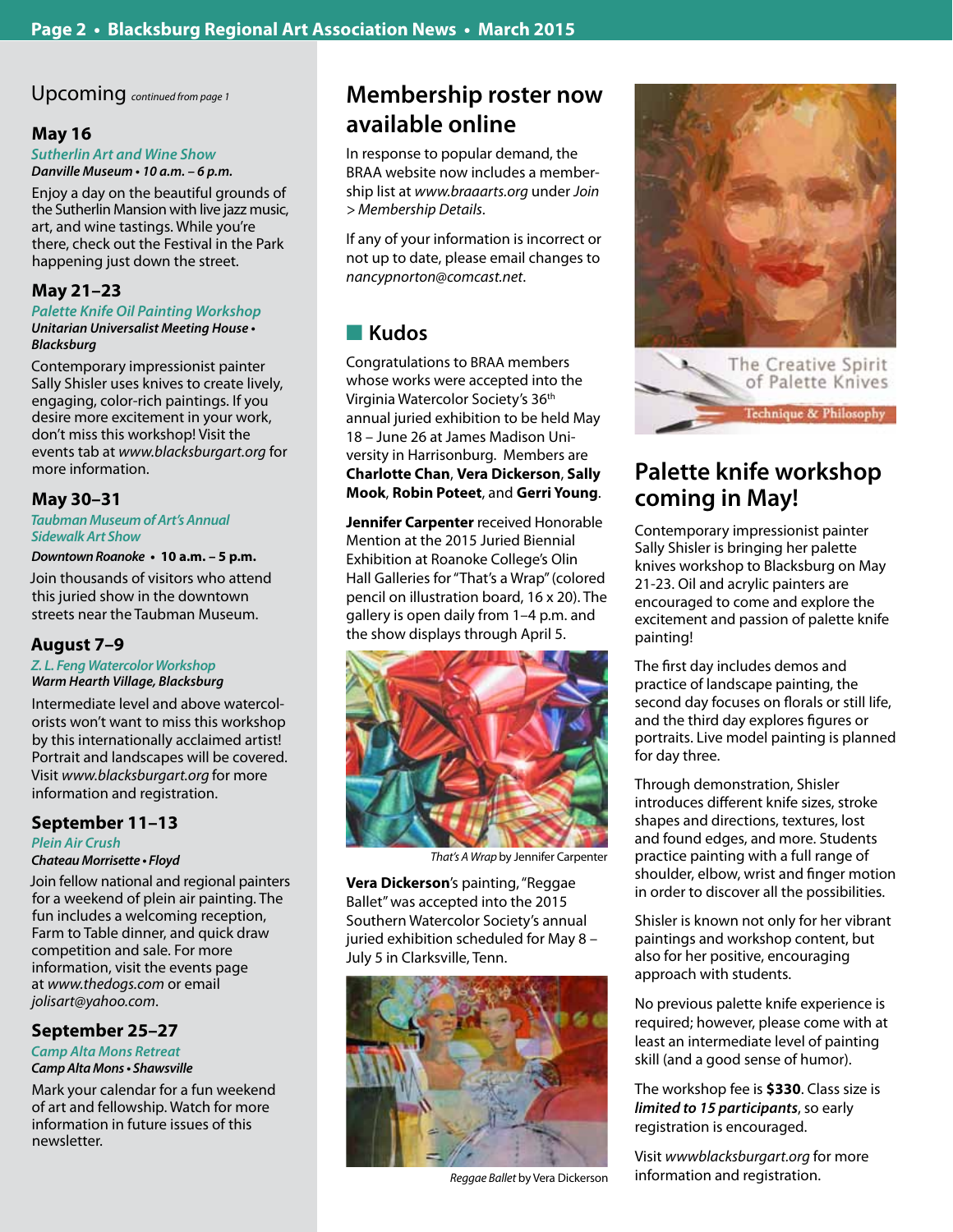# **n** President's Report

I am hoping we are at the end of winter now because BRAA is ready to step out smartly with an amazing array of events already on the calendar and our webpage.

All these events take a great deal of time to plan and many of our members have been busy doing just that.

A big thanks goes to:

- **Robi Sallee** for setting up Art Spot speakers (send suggestions to her!)
- • **Charlotte Chan**, our workshop wonder, pulled off scheduling our August Z. L. Feng workshop after months of effort and our April Darcy Meeker workshop.
- Lois Stephens put together our Sally Shisler oil with palette knife workshop scheduled for May.
- **Riley Chan** gathered all the photographers for the forum during the April event week.
- **Danie Janov** volunteered to produce a color class for our April event week.
- **Judy Crowgey, Nancy Trump, Marie Collier** and **Jeanette Bowker** did a great job supporting the Montgomery Museum Christiansburg High School art exhibition awards this month. BRAA funds three awards (\$50, \$30 and \$20) for both the Christiansburg students and those of Auburn High School in an upcoming exhibition at the museum.



A big thank you goes to **Margo Crutchfield** and her staff at the Center for the Arts at Virginia Tech for offering BRAA free use of the Miles C. Horton Jr. Gallery for April 15-21. This great opportunity resulted in two workshops, one forum and two speaker events. All this

information is now available at *www.blacksburgart.org* on a brand new tab, "BRAA at Moss Arts Center." Read the info sheets to find out all about the offerings and take less than a minute to register for all the events you plan to attend. (Danie Janov and Darcy Meeker workshops are REQUIRED registrations. Darcy's workshop has a fee, so be sure to read those info sheets carefully.)

Those who register for Danie and Darcy workshops will be accepted in the order they are received and will be confirmed with direct emails in early April. Checks for Darcy's workshop must be received no later than April 10.

A hearty welcome to BRAA member **Pat Bevan**, who has graciously volunteered to be our new secretary, replacing Fred Jones. Pat is not only a wonderful artist (see *patriciabevan.com*), but also a certified trainer with the international Center for Nonviolent Communication. She should make a great addition to the board.

I am truly amazed at the energy of our organization these days. It is gratifying to have new members not only join, but become active by volunteering and attending events. Gaining new members was a personal goal of mine when I became president and I couldn't be happier!

Your partner in art,

Derri



*Pat Bevan*

# **Now Showing**

**January 15 – April 15** (except where indicated otherwise)

**Charlotte Chan**, Blue Ridge Cancer Care, Blacksburg

**Marie Collier**, Gillies, Blacksburg

**Vera Dickerson**, The Century Gallery, Williamsburg (May 4 – June 5)

**Susan Hensley**, Virginia Tech Women's Center, Blacksburg

**Ruth Lefko**, Zeppoli's, Blacksburg

**Carole McNamee**, ICTAS, Virginia Tech Campus (until mid-May)

**Larry Mitchell**, ICTAS, Virginia Tech Campus (until mid-May)

**Sally Mook**, Art Pannonia (through Mar.)

**Carole McNamee**, ICTAS, Virginia Tech Campus (until mid-May)

**Nancy Norton**, Peggy Lee Hahn Garden Pavilion, Hahn Horticulture Garden, Virginia Tech (through May)

**Mary Ratliff**, See Mark Optical, Blacksburg

**Joy Rosenthal**, Mill Mountain Coffee and Tea, Blacksburg

**Robi Sallee**, Brown Insurance, Blacksburg

**Tom Wilkinson**, Pointe West Management, Blacksburg; the Artful Lawyer, A Fine Art Gallery (until Apr. 8); and the Jacksonville Center for the Arts (until Mar. 27)

**Norma Woodward**, VTLS, Corporate Research Center, Blacksburg

**Gerri Young**, Holtzman Alumni Center, Virginia Tech Campus (Jan. 17 – May 5)

*"***Comparison is**  *the* **thief of joy." ~ Theodore Roosevelt**